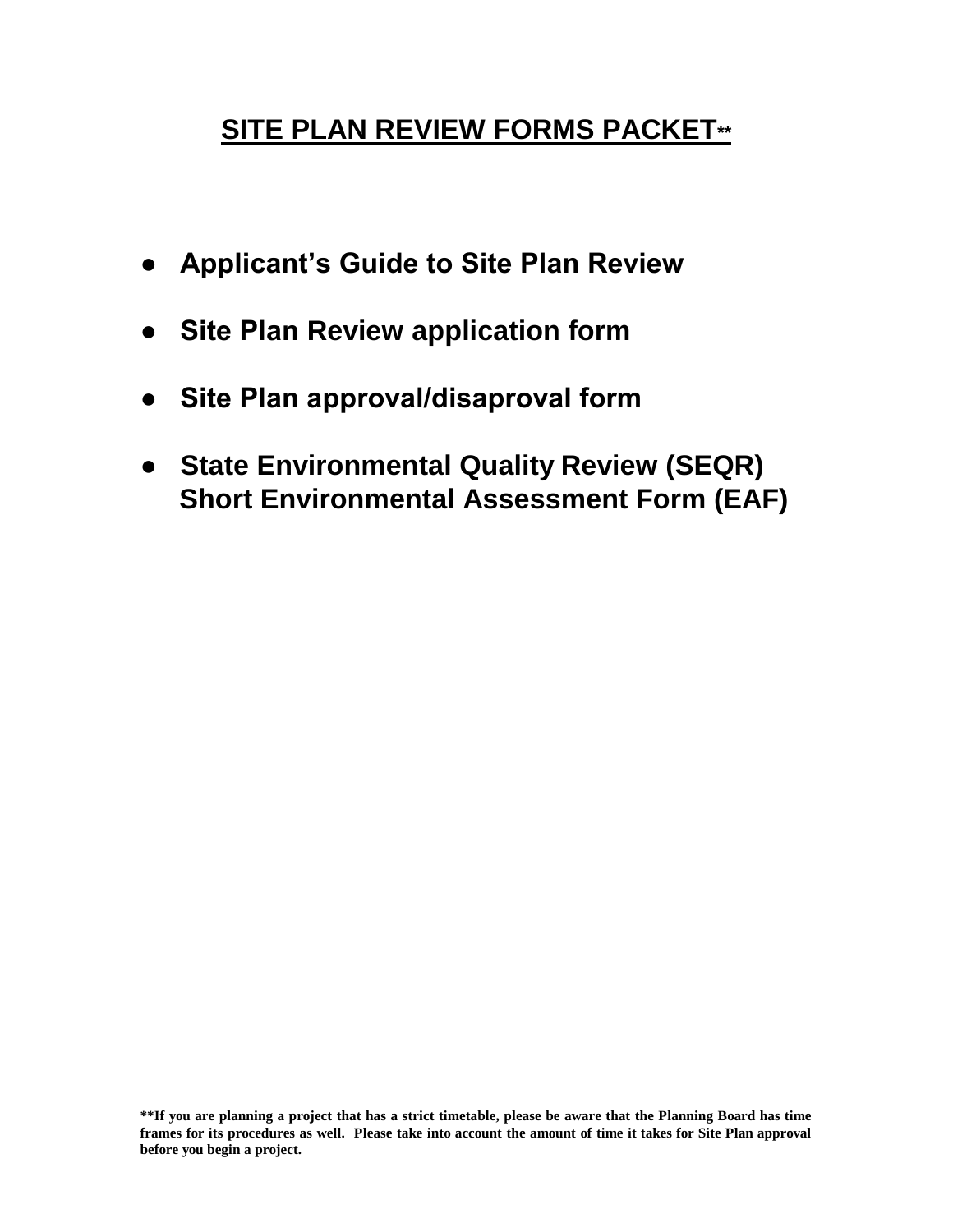# **Applicant's Guide For Site Plan Review Town of Roxbury, Delaware County**

The Planning Board of the Town of Roxbury has been authorized to review Site Development Plans. This guide has been created in order to help the applicant understand the process and procedure necessary for Site Plan Review\*\*.

#### COMMONLY ASKED QUESTIONS

#### **Q :** *When must I apply for Site Plan Review?*

- **A :** Site Plan Review is required for the following:
	- **1.** New commercial construction (including institutional, recreational, industrial and all other forms of non-residential).
	- **2.** Extension, enlargement, or expansion, to an existing commercial structure exceeding 20% of the existing square footage, but structues less then 2000 square feet in size are except.

#### **Q:** *What do I need to do?*

**A:** Simply follow the directions as provided in this *Applicant's Guide*.

## **Q:** *How long does the entire Site Plan Review process take?*

**A:** Depending on the size and complexity of the project, and the impacts identified on the State Environmental Quality Review (SEQR), the review will take between three months and a year. Much depends on how you provide the information. The applicant who takes the time to understand the requirements and supplies ALL required information on time will avoid delays.

## **Q:** *How do I get started?*

**A:** The **BEST** way to get started is to **contact the Building Inspector**. Discussions with the Building Inspector can provide a wealth of information on all aspects of the process. An informal conference with a designated member planning board or it representative to discuss general requirements and procedures for site plan review may also be helpful in preparing a formal site plan appication. Contact the planning board chairman or the Town Clerk in order to get on the agenda. At this meeting you will be advised of the site plan review requirements. A sketch of your proposal will be helpful during these discussions.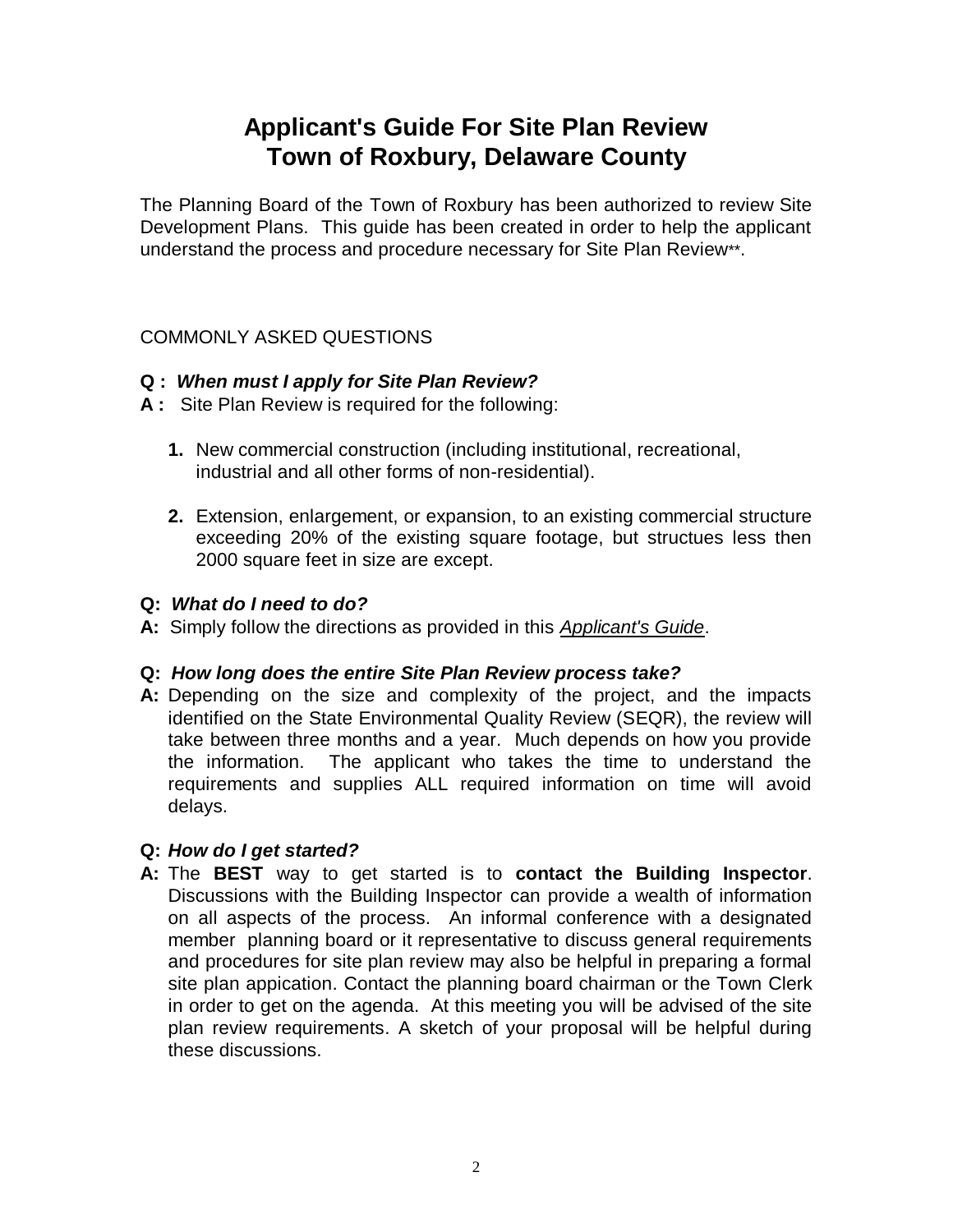After obtaining the application and paying the appropriate fee through the Town Clerk, the site plan is to be submitted to the Planning Board (14) days prior to the regularly scheduled meeting of the Town Planning Board. The Planning Board shall review said application to determine whether it is complete and conforms to the Site Plan regulations. A complete application includes all data listed in Section 3.04, 3.06, 3.08, 3.09, 3.14.

#### Q: How is my application judged?

A: The planning board has a list of standards that it must apply to each and every application (Section 3.08, 3.09, 3.14 of Site Plan regulations). In reviewing and approving a site plan, the board will take into consideration the health, safety, general welfare, comfort, and convenience of the public in general, and of the residents of the immediate neighborhood in particular. Standards applied include adequacy of ingress, egress, traffic circulation, parking, screening, and harmony with surrounding buildings and uses, among other things. The planning board may impose conditions which enable it to meet these objectives.

#### Q: Can the Town Board of Trustees appeals reverse the decision(s) of the planning board on a site plan?

A: NO. An aggrieved party can only appeal the decision to the NYS Supreme Court under Article 78 of the Civil Practice Law.

#### **REMINDER:**

This guide is a general introduction to the Site Plan Review process. While it was created to help the applicant understand the procedure, it is NOT intended as a substitute for actually reading the Site Plan Review Law\*\*.

#### **Contact Persons**

Joseph Farleigh - Planning Board Chairman (607) 326-7528

Diane Picket - Town Clerk (607) 326-7641

William Walcutt - Building Inspector (607) 326-7643

Delaware County Planning Department (607) 746-2944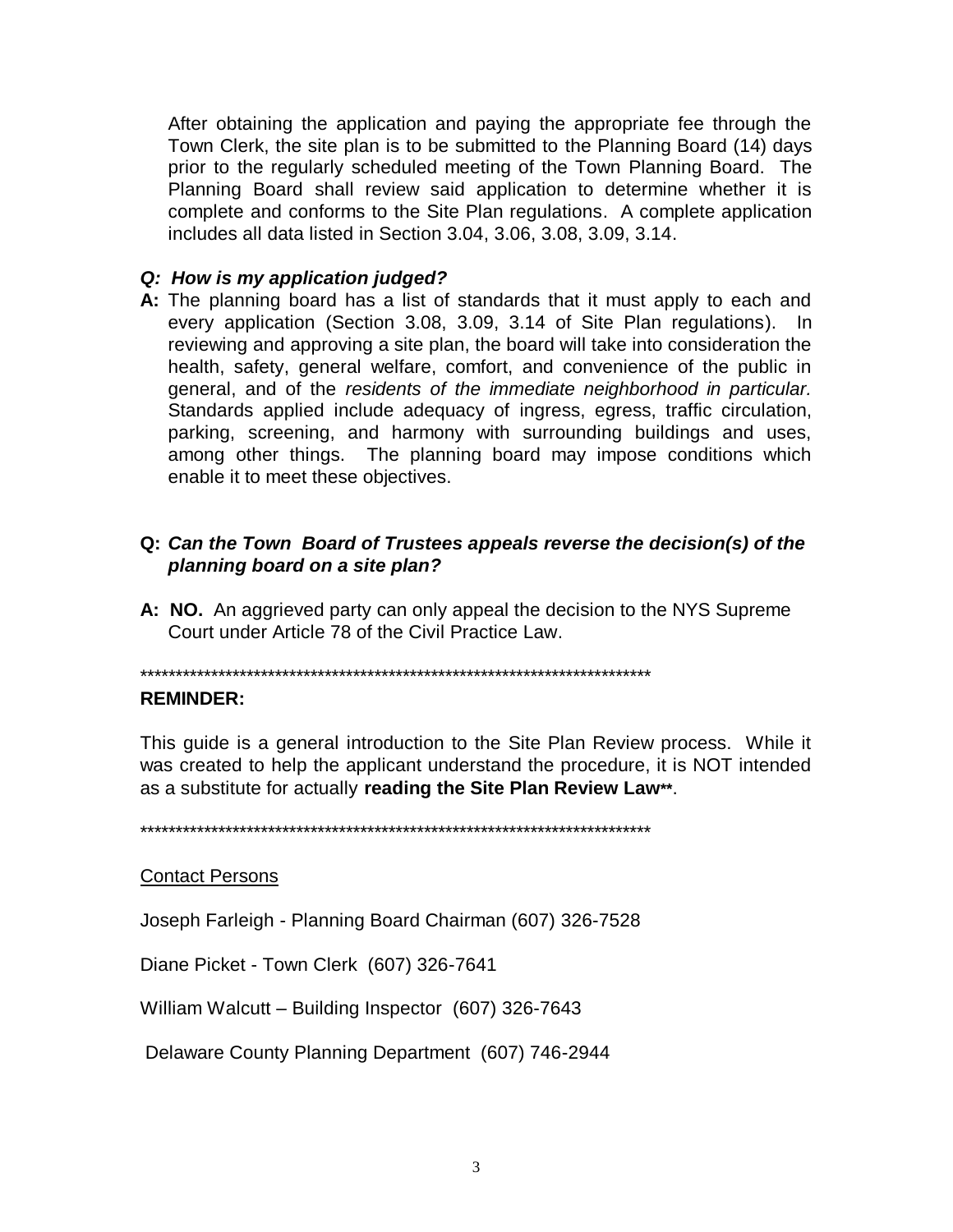#### **General Procedure for Site Plan Review**

- 1. Meet with the Building Inspector and/or Planning Board member to discuss requirements. (Optional)
- 2. Submit Site Plan application to the Planning Board; which will determine whether or not the application is complete and complies with all requirements. A complete application includes the application form, application fee (if any), SEQR form, and a site layout plan which contains all required information listed in Section's 3.06, 3.07, 3.09 of the Site Plan review law.
- 3. The Planning Board will accept complete applications and determine if a public hearing is necessary. If so, a hearing shall be held within 62 days of acceptance of the completed application and SEQR. Within 62 days of the public hearing, the Planning Board will render a decision to approve, approve with conditions, or disapprove said site plan. If no hearing is held, the Planning Board will render a decision within 62 days of acceptance of the completed application. The time to render a decision may be extended by mutual consent of the Planning Board and the applicant.